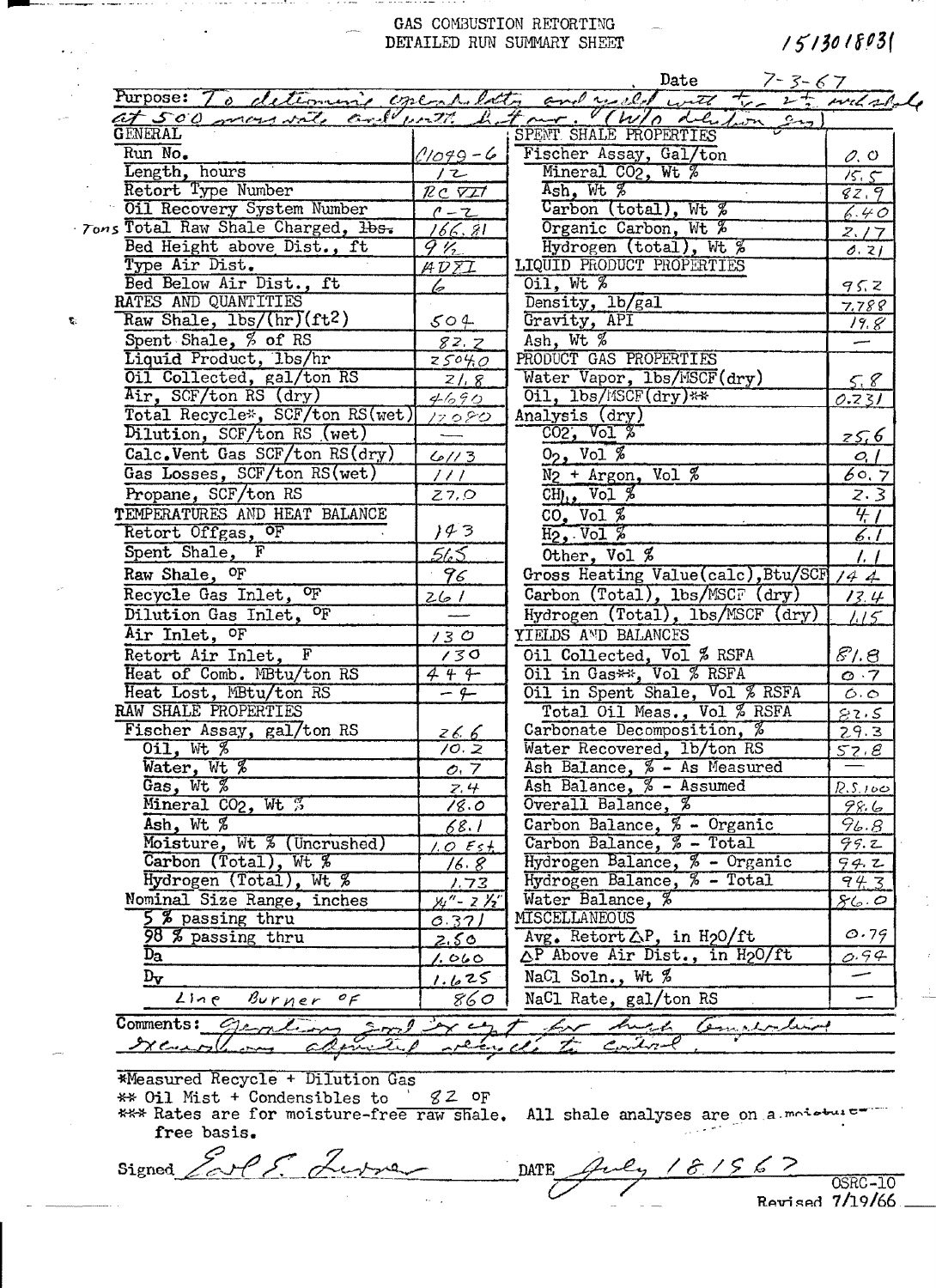$\frac{7}{4100}$ <br>2080, C1049-6 7-3-67

| A. YIELDS       |                                                                                                                                                                                                                                                                                                                                                                                                                                                                                                                                                                                                                                                                                                                                                                                                                                                                                                                                                                                                                                                                                                                                                                                                                                                                                                                                                                                                                                                                                                                                                                                                                     |  |               |               |  |                          |               |  |
|-----------------|---------------------------------------------------------------------------------------------------------------------------------------------------------------------------------------------------------------------------------------------------------------------------------------------------------------------------------------------------------------------------------------------------------------------------------------------------------------------------------------------------------------------------------------------------------------------------------------------------------------------------------------------------------------------------------------------------------------------------------------------------------------------------------------------------------------------------------------------------------------------------------------------------------------------------------------------------------------------------------------------------------------------------------------------------------------------------------------------------------------------------------------------------------------------------------------------------------------------------------------------------------------------------------------------------------------------------------------------------------------------------------------------------------------------------------------------------------------------------------------------------------------------------------------------------------------------------------------------------------------------|--|---------------|---------------|--|--------------------------|---------------|--|
| FAY             | 8.178E 01                                                                                                                                                                                                                                                                                                                                                                                                                                                                                                                                                                                                                                                                                                                                                                                                                                                                                                                                                                                                                                                                                                                                                                                                                                                                                                                                                                                                                                                                                                                                                                                                           |  | <b>DRYGAS</b> | $6 - 113E$ 03 |  | MISTFA                   | $6.810E - 01$ |  |
| H2              | 3.729E 02                                                                                                                                                                                                                                                                                                                                                                                                                                                                                                                                                                                                                                                                                                                                                                                                                                                                                                                                                                                                                                                                                                                                                                                                                                                                                                                                                                                                                                                                                                                                                                                                           |  | OTHER         | $6.724E$ 01   |  | <b>UNRETO</b>            | 0.0           |  |
| CH4             | $1.406E$ 02                                                                                                                                                                                                                                                                                                                                                                                                                                                                                                                                                                                                                                                                                                                                                                                                                                                                                                                                                                                                                                                                                                                                                                                                                                                                                                                                                                                                                                                                                                                                                                                                         |  | 02            | $6.113E$ 00   |  | <b>SSY</b>               | 8-215E 01     |  |
| CO              | 2.506E 02                                                                                                                                                                                                                                                                                                                                                                                                                                                                                                                                                                                                                                                                                                                                                                                                                                                                                                                                                                                                                                                                                                                                                                                                                                                                                                                                                                                                                                                                                                                                                                                                           |  | <b>COSDEC</b> | 2.926E 01     |  | <b>MH20</b>              | 5.275E 01     |  |
| CO <sub>2</sub> |                                                                                                                                                                                                                                                                                                                                                                                                                                                                                                                                                                                                                                                                                                                                                                                                                                                                                                                                                                                                                                                                                                                                                                                                                                                                                                                                                                                                                                                                                                                                                                                                                     |  |               |               |  |                          |               |  |
|                 |                                                                                                                                                                                                                                                                                                                                                                                                                                                                                                                                                                                                                                                                                                                                                                                                                                                                                                                                                                                                                                                                                                                                                                                                                                                                                                                                                                                                                                                                                                                                                                                                                     |  |               |               |  |                          |               |  |
|                 |                                                                                                                                                                                                                                                                                                                                                                                                                                                                                                                                                                                                                                                                                                                                                                                                                                                                                                                                                                                                                                                                                                                                                                                                                                                                                                                                                                                                                                                                                                                                                                                                                     |  |               |               |  |                          |               |  |
|                 |                                                                                                                                                                                                                                                                                                                                                                                                                                                                                                                                                                                                                                                                                                                                                                                                                                                                                                                                                                                                                                                                                                                                                                                                                                                                                                                                                                                                                                                                                                                                                                                                                     |  |               |               |  |                          |               |  |
|                 |                                                                                                                                                                                                                                                                                                                                                                                                                                                                                                                                                                                                                                                                                                                                                                                                                                                                                                                                                                                                                                                                                                                                                                                                                                                                                                                                                                                                                                                                                                                                                                                                                     |  |               |               |  |                          |               |  |
|                 |                                                                                                                                                                                                                                                                                                                                                                                                                                                                                                                                                                                                                                                                                                                                                                                                                                                                                                                                                                                                                                                                                                                                                                                                                                                                                                                                                                                                                                                                                                                                                                                                                     |  |               |               |  |                          |               |  |
|                 |                                                                                                                                                                                                                                                                                                                                                                                                                                                                                                                                                                                                                                                                                                                                                                                                                                                                                                                                                                                                                                                                                                                                                                                                                                                                                                                                                                                                                                                                                                                                                                                                                     |  |               |               |  |                          |               |  |
|                 |                                                                                                                                                                                                                                                                                                                                                                                                                                                                                                                                                                                                                                                                                                                                                                                                                                                                                                                                                                                                                                                                                                                                                                                                                                                                                                                                                                                                                                                                                                                                                                                                                     |  |               |               |  |                          |               |  |
|                 |                                                                                                                                                                                                                                                                                                                                                                                                                                                                                                                                                                                                                                                                                                                                                                                                                                                                                                                                                                                                                                                                                                                                                                                                                                                                                                                                                                                                                                                                                                                                                                                                                     |  |               |               |  |                          |               |  |
|                 |                                                                                                                                                                                                                                                                                                                                                                                                                                                                                                                                                                                                                                                                                                                                                                                                                                                                                                                                                                                                                                                                                                                                                                                                                                                                                                                                                                                                                                                                                                                                                                                                                     |  |               |               |  |                          |               |  |
|                 |                                                                                                                                                                                                                                                                                                                                                                                                                                                                                                                                                                                                                                                                                                                                                                                                                                                                                                                                                                                                                                                                                                                                                                                                                                                                                                                                                                                                                                                                                                                                                                                                                     |  |               |               |  |                          |               |  |
|                 |                                                                                                                                                                                                                                                                                                                                                                                                                                                                                                                                                                                                                                                                                                                                                                                                                                                                                                                                                                                                                                                                                                                                                                                                                                                                                                                                                                                                                                                                                                                                                                                                                     |  |               |               |  |                          |               |  |
|                 |                                                                                                                                                                                                                                                                                                                                                                                                                                                                                                                                                                                                                                                                                                                                                                                                                                                                                                                                                                                                                                                                                                                                                                                                                                                                                                                                                                                                                                                                                                                                                                                                                     |  |               |               |  |                          |               |  |
| <b>CHR</b>      |                                                                                                                                                                                                                                                                                                                                                                                                                                                                                                                                                                                                                                                                                                                                                                                                                                                                                                                                                                                                                                                                                                                                                                                                                                                                                                                                                                                                                                                                                                                                                                                                                     |  |               |               |  |                          |               |  |
|                 |                                                                                                                                                                                                                                                                                                                                                                                                                                                                                                                                                                                                                                                                                                                                                                                                                                                                                                                                                                                                                                                                                                                                                                                                                                                                                                                                                                                                                                                                                                                                                                                                                     |  |               |               |  |                          |               |  |
|                 |                                                                                                                                                                                                                                                                                                                                                                                                                                                                                                                                                                                                                                                                                                                                                                                                                                                                                                                                                                                                                                                                                                                                                                                                                                                                                                                                                                                                                                                                                                                                                                                                                     |  |               |               |  |                          |               |  |
| ORGCIN          |                                                                                                                                                                                                                                                                                                                                                                                                                                                                                                                                                                                                                                                                                                                                                                                                                                                                                                                                                                                                                                                                                                                                                                                                                                                                                                                                                                                                                                                                                                                                                                                                                     |  | <b>RSR</b>    |               |  | ORH2IN                   |               |  |
| MATIN           |                                                                                                                                                                                                                                                                                                                                                                                                                                                                                                                                                                                                                                                                                                                                                                                                                                                                                                                                                                                                                                                                                                                                                                                                                                                                                                                                                                                                                                                                                                                                                                                                                     |  |               |               |  |                          |               |  |
|                 |                                                                                                                                                                                                                                                                                                                                                                                                                                                                                                                                                                                                                                                                                                                                                                                                                                                                                                                                                                                                                                                                                                                                                                                                                                                                                                                                                                                                                                                                                                                                                                                                                     |  |               |               |  |                          |               |  |
|                 |                                                                                                                                                                                                                                                                                                                                                                                                                                                                                                                                                                                                                                                                                                                                                                                                                                                                                                                                                                                                                                                                                                                                                                                                                                                                                                                                                                                                                                                                                                                                                                                                                     |  |               |               |  |                          |               |  |
|                 |                                                                                                                                                                                                                                                                                                                                                                                                                                                                                                                                                                                                                                                                                                                                                                                                                                                                                                                                                                                                                                                                                                                                                                                                                                                                                                                                                                                                                                                                                                                                                                                                                     |  |               |               |  | <b>UNRETH</b>            | $0 \cdot 0$   |  |
|                 |                                                                                                                                                                                                                                                                                                                                                                                                                                                                                                                                                                                                                                                                                                                                                                                                                                                                                                                                                                                                                                                                                                                                                                                                                                                                                                                                                                                                                                                                                                                                                                                                                     |  |               |               |  |                          |               |  |
| <b>UNRETC</b>   |                                                                                                                                                                                                                                                                                                                                                                                                                                                                                                                                                                                                                                                                                                                                                                                                                                                                                                                                                                                                                                                                                                                                                                                                                                                                                                                                                                                                                                                                                                                                                                                                                     |  |               |               |  |                          |               |  |
|                 |                                                                                                                                                                                                                                                                                                                                                                                                                                                                                                                                                                                                                                                                                                                                                                                                                                                                                                                                                                                                                                                                                                                                                                                                                                                                                                                                                                                                                                                                                                                                                                                                                     |  |               |               |  |                          |               |  |
|                 |                                                                                                                                                                                                                                                                                                                                                                                                                                                                                                                                                                                                                                                                                                                                                                                                                                                                                                                                                                                                                                                                                                                                                                                                                                                                                                                                                                                                                                                                                                                                                                                                                     |  |               |               |  |                          |               |  |
|                 | <b>OILCOL</b><br>2.175E 01<br>$1.565E$ 03<br><b>B. METERED GAS RATES</b><br><b>WVENTG</b><br>$6.747E$ 03<br>$0 \cdot 0$<br>1.208E 04<br>DIL.<br>RECG<br>TGF<br>$0 \cdot 0$<br><b>TRECG</b><br>1.208E 04<br>4.689E 03<br>AIR<br>C. MOL WT & HEATING VALUE OF VENT GAS<br><b>HVGT</b><br>8.804E 02<br>MWDG<br>3.043E 01<br>2.908E 01<br>MWWG<br>GBTU<br>$1.440E$ 02<br>D. COMBUSTION PRODUCTS<br><b>H2OC</b><br>$2.647E$ 01<br>$\mathsf{coc}$<br>2.300E 02<br>CO2C<br>5.887E 02<br><b>COMBCP</b><br>1.080E 01<br>8.737E 00<br>E. MATERIAL IN<br>5.035E 02<br>$3 - 361E$ 01<br>2.403E 02<br>2.383E 03<br>F. MATERIAL OUT<br>ORGCVG 5.436E 01<br><b>COKEC</b><br>3.563E 01<br>ORH2VG 1.015E 01<br><b>COKEH</b><br>$2.714E$ 00<br>ORGCOL 1.425E 02<br>ORH2OL<br>ORCOLP<br>5.930E 01<br>$1.881E$ 01<br>0.0<br>ORCSSP<br><b>HCCVGP</b><br>$1.182E$ 01<br>ORCVGP<br>2.263E 01<br>$1.483E$ 01<br><b>G. MATERIAL BALANCES</b><br><b>OVALL</b><br>9.864E 01<br>$9.424E$ 01<br><b>O2BAL</b><br>ORH <sub>2</sub><br>$9.835E$ 01<br><b>TC</b><br>9.918E 01<br><b>WATER</b><br>8.602E 01<br>0.0<br>ORGC<br>$9.675E$ 01<br>TH <sub>2</sub><br>$9.425E$ 01<br>GASL<br>$1.112E$ 02<br><b>ASHB</b><br>$-1.000E$ 00<br>H. HEAT<br>IN.<br><b>QCOMB</b><br>, 4.444E 05 0H20C<br>8.478E 03<br>QAIR<br>2.938E 03<br>QRCYL<br><b>OPROP</b><br>QOILC 1.186E 04<br>4.160E 04<br>4.333E 01<br>QSUMIN 5.093E 05<br>I. HEAT OUT<br>QMC02D 1.707E 05 QKEROD 1.008E 05 QH2OV 3.765E 04<br>QLIQO 2.979E 03<br>QOFGAS 1.849E 04<br>QSS 1.811E 05<br>QGASL 1.133E 03<br>LBLOSS 0.0<br><b>HETLOS -3.556E 03</b><br>QSUMOT 5.093E 05<br>J. MISCELLANEOUS |  |               |               |  |                          |               |  |
|                 |                                                                                                                                                                                                                                                                                                                                                                                                                                                                                                                                                                                                                                                                                                                                                                                                                                                                                                                                                                                                                                                                                                                                                                                                                                                                                                                                                                                                                                                                                                                                                                                                                     |  |               |               |  |                          |               |  |
| <b>ASH</b>      |                                                                                                                                                                                                                                                                                                                                                                                                                                                                                                                                                                                                                                                                                                                                                                                                                                                                                                                                                                                                                                                                                                                                                                                                                                                                                                                                                                                                                                                                                                                                                                                                                     |  |               |               |  |                          |               |  |
|                 |                                                                                                                                                                                                                                                                                                                                                                                                                                                                                                                                                                                                                                                                                                                                                                                                                                                                                                                                                                                                                                                                                                                                                                                                                                                                                                                                                                                                                                                                                                                                                                                                                     |  |               |               |  |                          |               |  |
|                 |                                                                                                                                                                                                                                                                                                                                                                                                                                                                                                                                                                                                                                                                                                                                                                                                                                                                                                                                                                                                                                                                                                                                                                                                                                                                                                                                                                                                                                                                                                                                                                                                                     |  |               |               |  |                          |               |  |
|                 |                                                                                                                                                                                                                                                                                                                                                                                                                                                                                                                                                                                                                                                                                                                                                                                                                                                                                                                                                                                                                                                                                                                                                                                                                                                                                                                                                                                                                                                                                                                                                                                                                     |  |               |               |  |                          |               |  |
|                 |                                                                                                                                                                                                                                                                                                                                                                                                                                                                                                                                                                                                                                                                                                                                                                                                                                                                                                                                                                                                                                                                                                                                                                                                                                                                                                                                                                                                                                                                                                                                                                                                                     |  |               |               |  |                          |               |  |
|                 |                                                                                                                                                                                                                                                                                                                                                                                                                                                                                                                                                                                                                                                                                                                                                                                                                                                                                                                                                                                                                                                                                                                                                                                                                                                                                                                                                                                                                                                                                                                                                                                                                     |  |               |               |  |                          |               |  |
|                 |                                                                                                                                                                                                                                                                                                                                                                                                                                                                                                                                                                                                                                                                                                                                                                                                                                                                                                                                                                                                                                                                                                                                                                                                                                                                                                                                                                                                                                                                                                                                                                                                                     |  |               |               |  |                          |               |  |
|                 |                                                                                                                                                                                                                                                                                                                                                                                                                                                                                                                                                                                                                                                                                                                                                                                                                                                                                                                                                                                                                                                                                                                                                                                                                                                                                                                                                                                                                                                                                                                                                                                                                     |  |               |               |  |                          |               |  |
|                 |                                                                                                                                                                                                                                                                                                                                                                                                                                                                                                                                                                                                                                                                                                                                                                                                                                                                                                                                                                                                                                                                                                                                                                                                                                                                                                                                                                                                                                                                                                                                                                                                                     |  |               |               |  |                          |               |  |
|                 |                                                                                                                                                                                                                                                                                                                                                                                                                                                                                                                                                                                                                                                                                                                                                                                                                                                                                                                                                                                                                                                                                                                                                                                                                                                                                                                                                                                                                                                                                                                                                                                                                     |  |               |               |  |                          |               |  |
|                 |                                                                                                                                                                                                                                                                                                                                                                                                                                                                                                                                                                                                                                                                                                                                                                                                                                                                                                                                                                                                                                                                                                                                                                                                                                                                                                                                                                                                                                                                                                                                                                                                                     |  |               |               |  |                          |               |  |
|                 |                                                                                                                                                                                                                                                                                                                                                                                                                                                                                                                                                                                                                                                                                                                                                                                                                                                                                                                                                                                                                                                                                                                                                                                                                                                                                                                                                                                                                                                                                                                                                                                                                     |  |               |               |  |                          |               |  |
|                 |                                                                                                                                                                                                                                                                                                                                                                                                                                                                                                                                                                                                                                                                                                                                                                                                                                                                                                                                                                                                                                                                                                                                                                                                                                                                                                                                                                                                                                                                                                                                                                                                                     |  |               |               |  |                          |               |  |
|                 |                                                                                                                                                                                                                                                                                                                                                                                                                                                                                                                                                                                                                                                                                                                                                                                                                                                                                                                                                                                                                                                                                                                                                                                                                                                                                                                                                                                                                                                                                                                                                                                                                     |  |               |               |  |                          |               |  |
|                 |                                                                                                                                                                                                                                                                                                                                                                                                                                                                                                                                                                                                                                                                                                                                                                                                                                                                                                                                                                                                                                                                                                                                                                                                                                                                                                                                                                                                                                                                                                                                                                                                                     |  |               |               |  |                          |               |  |
|                 |                                                                                                                                                                                                                                                                                                                                                                                                                                                                                                                                                                                                                                                                                                                                                                                                                                                                                                                                                                                                                                                                                                                                                                                                                                                                                                                                                                                                                                                                                                                                                                                                                     |  |               |               |  |                          |               |  |
|                 |                                                                                                                                                                                                                                                                                                                                                                                                                                                                                                                                                                                                                                                                                                                                                                                                                                                                                                                                                                                                                                                                                                                                                                                                                                                                                                                                                                                                                                                                                                                                                                                                                     |  |               |               |  |                          |               |  |
|                 | ORCSS 2.169E 00 VPOIL 2.308E-01 TGL 4.739E 03                                                                                                                                                                                                                                                                                                                                                                                                                                                                                                                                                                                                                                                                                                                                                                                                                                                                                                                                                                                                                                                                                                                                                                                                                                                                                                                                                                                                                                                                                                                                                                       |  |               |               |  |                          |               |  |
|                 | VPM 5.802E 00                                                                                                                                                                                                                                                                                                                                                                                                                                                                                                                                                                                                                                                                                                                                                                                                                                                                                                                                                                                                                                                                                                                                                                                                                                                                                                                                                                                                                                                                                                                                                                                                       |  | <b>WCG</b>    |               |  | 1.087E 01 PROP 2.696E 01 |               |  |
|                 |                                                                                                                                                                                                                                                                                                                                                                                                                                                                                                                                                                                                                                                                                                                                                                                                                                                                                                                                                                                                                                                                                                                                                                                                                                                                                                                                                                                                                                                                                                                                                                                                                     |  |               |               |  |                          |               |  |
|                 |                                                                                                                                                                                                                                                                                                                                                                                                                                                                                                                                                                                                                                                                                                                                                                                                                                                                                                                                                                                                                                                                                                                                                                                                                                                                                                                                                                                                                                                                                                                                                                                                                     |  |               |               |  |                          |               |  |

 $\bigwedge_{i\in I}$ 

END MESSAGE

END OUTPUT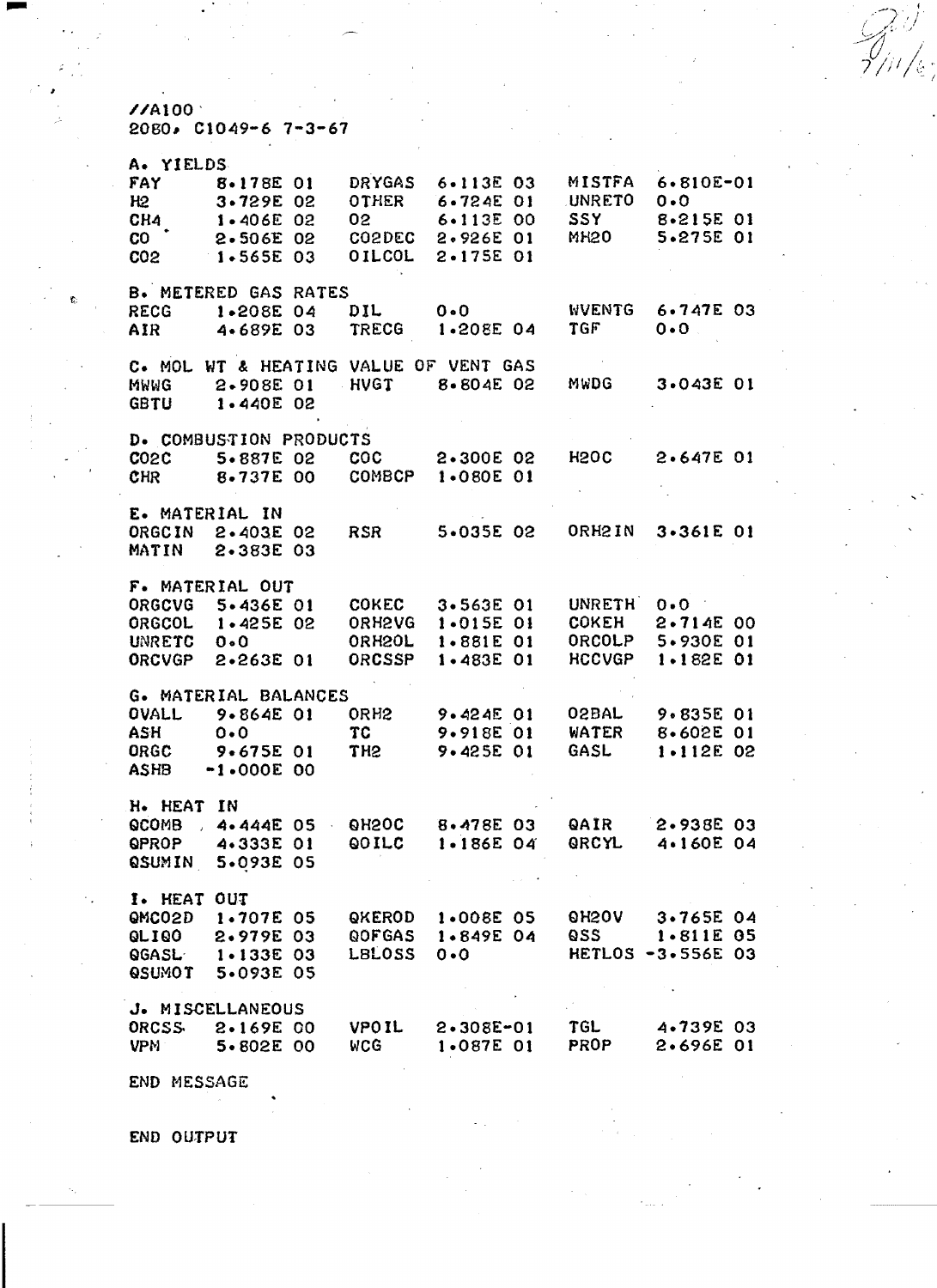| LINE # | <b>PROGRAM ID</b>                |                                        |                              | USER IDENTIFICATION      |                                           |             |                              |
|--------|----------------------------------|----------------------------------------|------------------------------|--------------------------|-------------------------------------------|-------------|------------------------------|
|        | 2080,                            |                                        | $C1099 - 6$                  |                          | $7 - 3 - 67$                              |             |                              |
|        |                                  |                                        |                              |                          |                                           |             |                              |
|        | <b>WRS</b>                       | OLRS                                   | <b>TRS</b>                   | ₿.                       | <b>MRS</b>                                |             |                              |
|        | ぅ.                               | 10.Z                                   | 96                           |                          | 27801.2                                   |             |                              |
|        | FA                               | GRS                                    | CORS                         | XA                       |                                           |             |                              |
|        | Z6<br>فيكمو                      | 2.4                                    | $\circ$ , $\circ$            | 55,22                    |                                           |             | RAW<br><b>SHALE</b>          |
|        | ASRS                             | <b>CRS</b>                             | HRS                          | BP.                      | TOG                                       |             |                              |
|        | <u>lo B</u>                      | <u>16,8</u>                            | ,73                          | <u>24.43</u>             | '43                                       |             |                              |
|        |                                  |                                        |                              |                          |                                           |             |                              |
|        | CRA                              | <b>MFA</b>                             | TÃ                           | ъPА.                     | V/A                                       | <b>LBHL</b> |                              |
|        | 1086.5                           | $\mathcal{L}$                          | 130                          | 110                      | $C_{\bullet}$<br>$\mathcal{L}$            | $\sigma$    | $=$ AIR                      |
|        |                                  |                                        |                              |                          |                                           |             |                              |
|        | CRRG                             | <b>MFRG</b>                            | <b>TRG</b>                   | PRG                      | 'CRTG                                     | <b>MFTG</b> |                              |
|        | 280066                           | $\prime$ , $\circ$                     | 261                          | 67                       | $\varphi_{\scriptscriptstyle\bullet} \in$ | $O_{10}$    | RECYCLE A<br>TOTAL GAS       |
|        |                                  |                                        |                              |                          |                                           |             |                              |
|        | CRDG                             | <b>MFDG</b>                            | TDG                          | PDG                      |                                           |             |                              |
|        | $c_{\bullet}c$                   | $\mathcal{O}_{\epsilon}$ $\mathcal{O}$ | $\mathcal{C}$                | $\circlearrowright$      |                                           |             | DILUTION G.                  |
|        |                                  |                                        |                              |                          |                                           |             |                              |
|        | P                                | $TP \rightarrow$                       | PP                           | ₩                        | N,                                        |             | PROPANE AI                   |
| 7      | 19<br>$Z_{\epsilon}$             | G.4                                    | 127.8                        | 280.8                    | O, O                                      |             | <b>NUCLEATIN</b>             |
|        |                                  |                                        |                              |                          |                                           |             | <b>AGENT</b>                 |
|        | WSS                              | <b>OLSS</b>                            | GSS                          | 55                       |                                           |             |                              |
|        | Ο.                               | $\mathcal{O}$ , $\mathcal{O}$          | O, O                         | $\circ$ .0               |                                           |             |                              |
|        | coss                             | ASSS                                   | <b>CSS</b>                   | <b>HSS</b>               | T <sub>55</sub>                           |             | <b>SPENT</b><br><b>SHALE</b> |
| ۰9     | <u>ۍ ئ</u>                       | 82,9                                   | 6,40                         | 0.21                     | 565                                       |             |                              |
|        |                                  |                                        |                              |                          |                                           |             |                              |
|        | OILLP                            | COL                                    | HOL                          | DOL                      | <b>WLP</b>                                |             |                              |
| 10     | 2355<br>$\overline{\phantom{a}}$ | 84.                                    | $\prime\prime$               | 7,788                    | 149.0                                     |             | LIQUID<br>PRODUCT            |
|        |                                  |                                        |                              |                          |                                           |             |                              |
|        | CRVG                             | <b>MFVG</b>                            | .TVG                         | <b>WG</b>                | OILM                                      | M           | €                            |
| 11     | 16037                            | $\cdot$ . $\circ$                      | 257                          | $\ddot{\circ}$ , $\circ$ | $\sim$ , $\subset$                        | Ġ           |                              |
|        | $\mathsf{CG}$                    | $\pmb{\mathsf{H}}$                     | $\cos$                       | $\overline{\textbf{o}}$  | $\cdot$ NG                                |             |                              |
| 12     | 3.4                              | $\circ$                                | خا • 25                      | $\circ$ .                | 60.                                       |             | VENT<br>GAS                  |
|        | <b>MEG</b>                       | $\mathsf{COG}$                         | HHG                          | OTG                      | HG                                        |             |                              |
| 13     | 2,3                              | 4.1                                    | 6.1                          | اني '                    | 1 . IS                                    |             |                              |
|        |                                  |                                        |                              |                          |                                           |             |                              |
|        | <b>CRVP</b>                      | <b>VPMF</b>                            | <b>TYP</b>                   | <b>PYP</b>               |                                           |             |                              |
| 14     | 5.6                              | 2.05                                   | ' 80                         | 29                       |                                           |             |                              |
|        | TYPC                             | VPOIL                                  | <b>VPW</b>                   | GL                       |                                           |             | VENT<br><b>PURGE</b>         |
| 15     | 82                               | 97.,                                   | 3<br>$\mathcal{L}_{\bullet}$ | <u>72.B</u>              |                                           |             |                              |
|        |                                  |                                        |                              |                          |                                           |             |                              |
|        |                                  |                                        |                              |                          |                                           |             |                              |

OPTIONS:

1. B Enter "1" to Colculate with Spent Shole Rote and Ash Analyses,<br>Or "0" to Colculate with Measured Rotes,<br>Or "-1" to Colculate with Row Shole Rote and Ash Analyses.

 $\pm$  2. M. Enter  $^{\alpha}V^{\alpha}$  to Colculate with Measured Molsture and Mist,  $\pm$ -Or "0" to Colculate from Vent Purge Data.

3. H. Enter "1" to Calculate using Retort #2,<br>Or "0" to Calculate using Retort #3.

 $\mathbf{g}^{\dagger}$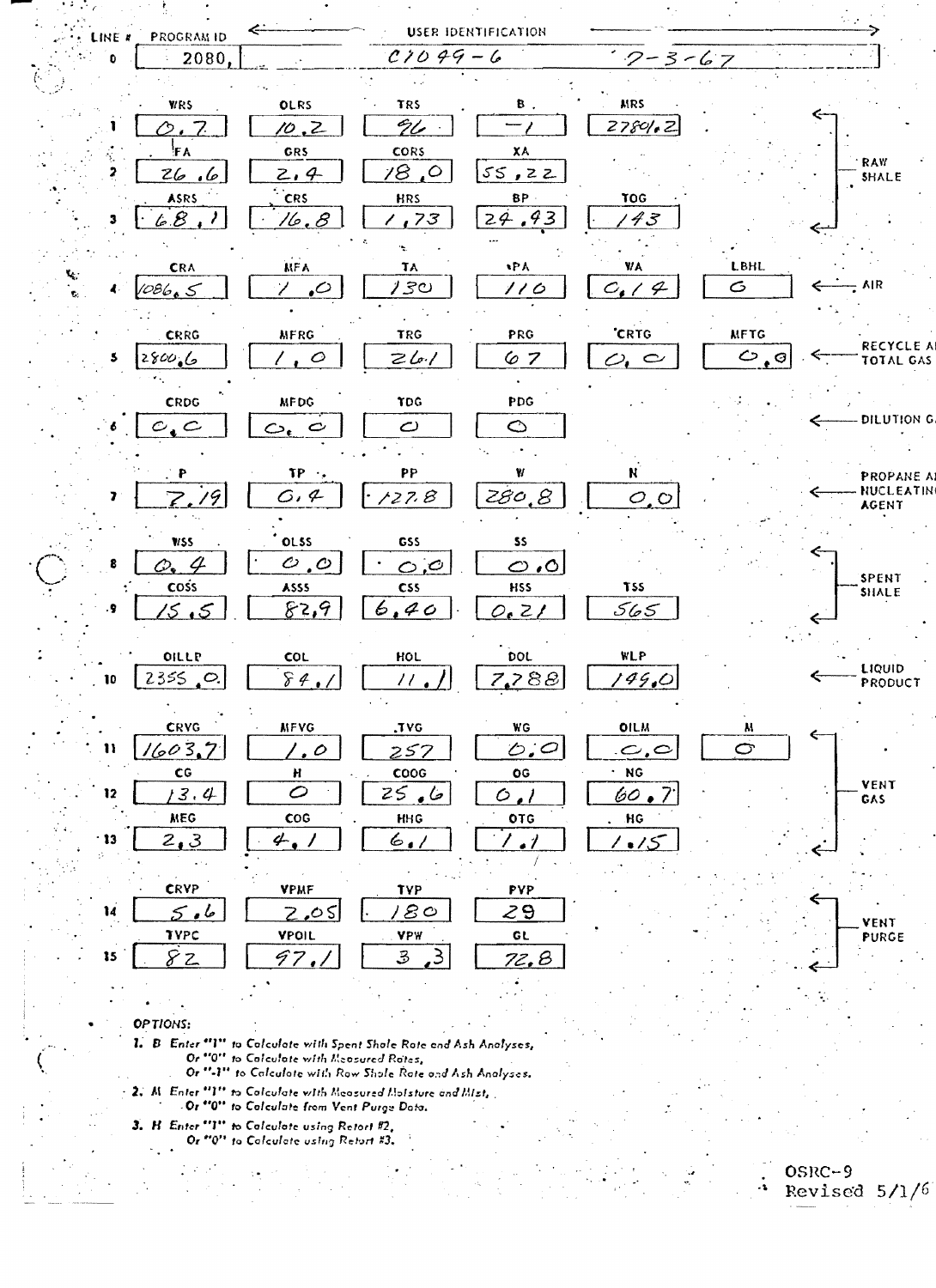## LABORATORY ANALYSIS SHEET

ANVIL POINTS OIL SHALE RESEARCH CENTER Run No.  $0.1049-6$ Date Sampled  $7 - 3 - 67$ Sample Time: RS  $/9/5$ ; SS RETORT SHALE MOISTURE FISCHER ASSAY pHt. r⁄م RAW SHALE SPENT SHALE wt %  $26/3$  $Ga1/Ton$ RAW SHALF FISCHER ASSAI  $\mathcal{O}$  .  $\mathcal{O}$ MOISTURE  $.9/6$  $S_{\bullet}G_{\bullet}$ ,  $g/ml$  $0.63$  wt %  $10.1$ Oil, wt  $\%$  $\mathcal{O}$  .  $\mathcal{C}$ Water, wt % Sp. Shale, we  $%$ Gas & Loss, wt  $%$ COKING TENDENCY MINERAL CO<sub>2</sub>  $wt$  % ASH (SHALE)  $67 \cdot 7$ ut % MOISTURE SHALE RICHNESS DISTRIBUTION  $.07$  $wt$   $%$ (See attached graph) CARBON SCREEN ANALYSIS wt %  $4 - C$ (See back of this sheet) HYDROGEN  $21$  $wt$  % BENZENE EXTRACTABLES wt % All results are "as received" unless noted. "Moisture" designates the moisture content of the -48 mesh material used for "Ash", "Mineral CO<sub>2</sub>", "Carbon", and "Hydrogen". The "FA Moisture" is for the sample used for the Fischer Assay. **COMMENTS** 

DATE COMPLETED

 $\frac{1}{2}$ 

 $JUL$   $7$ 1967 CHECKED BY

Revised 6/20/66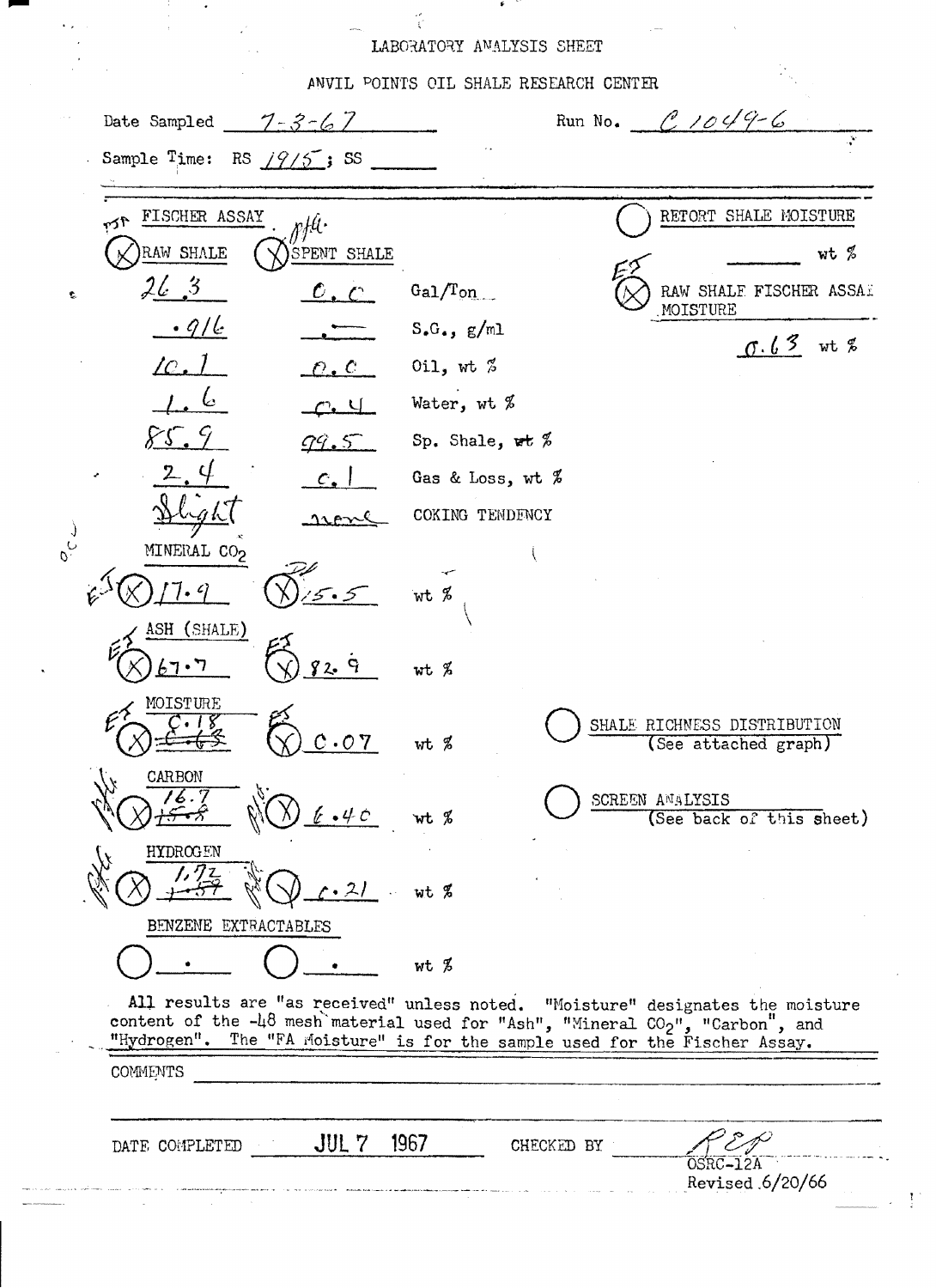## LABORATORY ANALYSIS SHEET

¢

|                                                  |                                                                     | LIQUID PRODUCTS    |                                                                                                                                                                                                                                                                                                     |                                                                                                                                                                                                                                                                                                                                                                                                                                   |    |
|--------------------------------------------------|---------------------------------------------------------------------|--------------------|-----------------------------------------------------------------------------------------------------------------------------------------------------------------------------------------------------------------------------------------------------------------------------------------------------|-----------------------------------------------------------------------------------------------------------------------------------------------------------------------------------------------------------------------------------------------------------------------------------------------------------------------------------------------------------------------------------------------------------------------------------|----|
|                                                  | D3 PUMPOUT                                                          |                    |                                                                                                                                                                                                                                                                                                     | T3 PUMPOUT                                                                                                                                                                                                                                                                                                                                                                                                                        |    |
|                                                  | $\mathbf{1}$<br>2 /                                                 |                    | $\frac{1}{2}$                                                                                                                                                                                                                                                                                       |                                                                                                                                                                                                                                                                                                                                                                                                                                   | 2  |
| WATER, wt $\%$ $\frac{\mathcal{H}}{\mathcal{S}}$ |                                                                     |                    |                                                                                                                                                                                                                                                                                                     |                                                                                                                                                                                                                                                                                                                                                                                                                                   |    |
| GRAVITY, $^{\circ}$ API / 9.8                    |                                                                     |                    |                                                                                                                                                                                                                                                                                                     |                                                                                                                                                                                                                                                                                                                                                                                                                                   |    |
| OIL ASH, wt %                                    |                                                                     |                    |                                                                                                                                                                                                                                                                                                     |                                                                                                                                                                                                                                                                                                                                                                                                                                   |    |
|                                                  |                                                                     |                    | DISTILLATION (See attached sheet - OSRC-24)                                                                                                                                                                                                                                                         |                                                                                                                                                                                                                                                                                                                                                                                                                                   |    |
|                                                  |                                                                     | VENT PURGE PRODUCT |                                                                                                                                                                                                                                                                                                     |                                                                                                                                                                                                                                                                                                                                                                                                                                   |    |
| $\mathbb{R}^{(0)}$                               | OIL W <sub>1</sub> , g $1/65.0$                                     |                    |                                                                                                                                                                                                                                                                                                     |                                                                                                                                                                                                                                                                                                                                                                                                                                   |    |
|                                                  | WATER VOL, ml $\leftarrow$ $\leftarrow$ $\mathcal{E} \cdot \bigcap$ |                    |                                                                                                                                                                                                                                                                                                     |                                                                                                                                                                                                                                                                                                                                                                                                                                   |    |
|                                                  | GRAVITY OIL, <sup>O</sup> API 42.6                                  |                    |                                                                                                                                                                                                                                                                                                     |                                                                                                                                                                                                                                                                                                                                                                                                                                   |    |
| E6B                                              |                                                                     | VENT GAS           |                                                                                                                                                                                                                                                                                                     |                                                                                                                                                                                                                                                                                                                                                                                                                                   |    |
| MAJOR COMPONENTS                                 |                                                                     |                    |                                                                                                                                                                                                                                                                                                     | $C_1$ thru $C_1$ , plus n-Pentane                                                                                                                                                                                                                                                                                                                                                                                                 |    |
|                                                  | $CO2$ $25.6$ vol %                                                  |                    | CH <sub>Li</sub>                                                                                                                                                                                                                                                                                    | $\frac{1}{\sqrt{1-\frac{1}{\sqrt{1-\frac{1}{\sqrt{1-\frac{1}{\sqrt{1-\frac{1}{\sqrt{1-\frac{1}{\sqrt{1-\frac{1}{\sqrt{1-\frac{1}{\sqrt{1-\frac{1}{\sqrt{1-\frac{1}{\sqrt{1-\frac{1}{\sqrt{1-\frac{1}{\sqrt{1-\frac{1}{\sqrt{1-\frac{1}{\sqrt{1-\frac{1}{\sqrt{1-\frac{1}{\sqrt{1-\frac{1}{\sqrt{1-\frac{1}{\sqrt{1-\frac{1}{\sqrt{1-\frac{1}{\sqrt{1-\frac{1}{\sqrt{1-\frac{1}{\sqrt{1-\frac{1}{\sqrt{1-\frac{1}{\sqrt{1-\frac{1$ |    |
|                                                  | $0_2$ 0.1 $\frac{1}{1}$ =                                           |                    |                                                                                                                                                                                                                                                                                                     | $C_2H_1-C_2H_6$                                                                                                                                                                                                                                                                                                                                                                                                                   | Ħ  |
| $N_{2}$                                          | 60.0<br>$\pmb{\mathfrak{t}}$                                        |                    | $c_3H_8$                                                                                                                                                                                                                                                                                            |                                                                                                                                                                                                                                                                                                                                                                                                                                   | Ħ  |
| CH <sub>L</sub>                                  | 2.3<br>$\mathbf{u}$                                                 |                    | $c_3H_6$                                                                                                                                                                                                                                                                                            |                                                                                                                                                                                                                                                                                                                                                                                                                                   | Ħ  |
| CO                                               | 4.1<br>Ħ                                                            |                    | i $c_{\mu}H_{10}$                                                                                                                                                                                                                                                                                   |                                                                                                                                                                                                                                                                                                                                                                                                                                   | Ħ  |
| $H_2$ 6.1                                        | n                                                                   |                    | n C <sub>h</sub> H <sub>10</sub>                                                                                                                                                                                                                                                                    |                                                                                                                                                                                                                                                                                                                                                                                                                                   | 11 |
| Ar                                               | O.7<br>Ħ                                                            |                    | $\rm$ $\rm$ $\rm g$ $\rm g$ $\rm g$ $\rm g$ $\rm g$ $\rm g$ $\rm g$ $\rm g$ $\rm g$ $\rm g$ $\rm g$ $\rm g$ $\rm g$ $\rm g$ $\rm g$ $\rm g$ $\rm g$ $\rm g$ $\rm g$ $\rm g$ $\rm g$ $\rm g$ $\rm g$ $\rm g$ $\rm g$ $\rm g$ $\rm g$ $\rm g$ $\rm g$ $\rm g$ $\rm g$ $\rm g$ $\rm g$ $\rm g$ $\rm g$ |                                                                                                                                                                                                                                                                                                                                                                                                                                   | n  |
| Others $  \cdot  $                               | $\mathbf{H}$                                                        |                    | $n C_5H_{12}$                                                                                                                                                                                                                                                                                       |                                                                                                                                                                                                                                                                                                                                                                                                                                   | Ħ  |
| $R^{\chi}$                                       | CARBON, $/3.4$ lbs MSCFDG                                           |                    | $\mathscr Q$ HYDROGEN, $\frac{1}{\sqrt{5}}$ lbs/MSCFDG                                                                                                                                                                                                                                              |                                                                                                                                                                                                                                                                                                                                                                                                                                   |    |
|                                                  |                                                                     |                    |                                                                                                                                                                                                                                                                                                     |                                                                                                                                                                                                                                                                                                                                                                                                                                   |    |